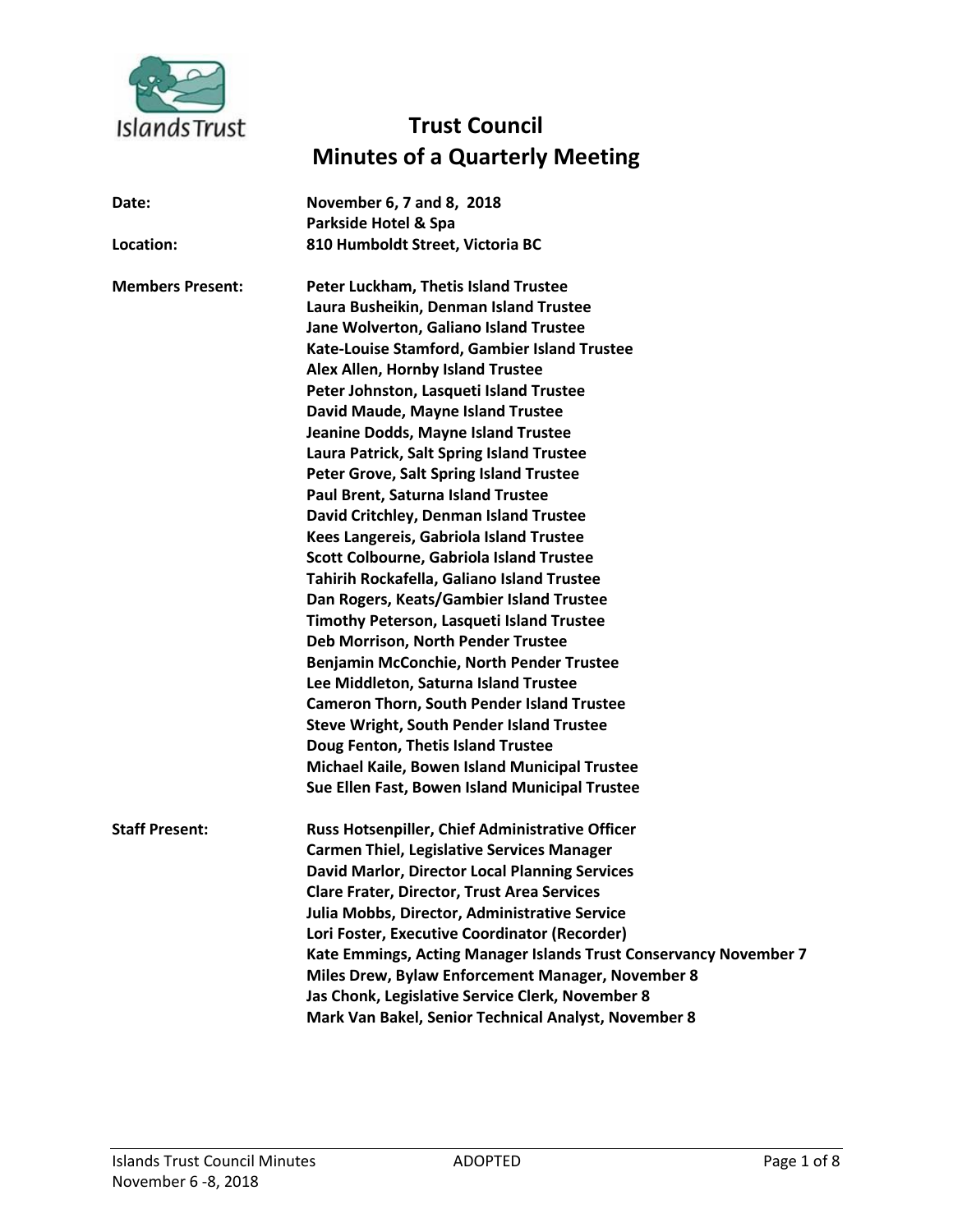#### **1. CHAIR'S WELCOME REMARKS AND INTRODUCTIONS**

Chair Luckham opened the meeting at 8:37 a.m. and acknowledged the meeting was taking place on the lands of the Lekwungen peoples.

#### **1.1 Call to Order/Notice of New Items**

Chair Luckham called the meeting to order at 8:48 a.m.

A request to discuss First Nations was suggested. It was noted that there will be a training session in January.

For consideration to add to the agenda: 11.7 Provision of laptops

#### **1.2 Approval of Agenda**

**By General Consent**, the agenda was approved as amended.

#### **2. THE BIG PICTURE: AN OVERVIEW OF THE ISLANDS TRUST**

Chief Administrative Office (CAO) Hotsenpiller addressed Trust Council and provided a Power Point presentation.

The meeting was recessed for a break at 10:00 a.m. and reconvened at 10:21 a.m.

#### **3. NOTICE OF ELECTIONS AND INTENT**

Legislative Services Manager (LSM) Thiel introduced the session and briefed Trust Council on the election process.

#### **4. GOVERNANCE AND GETTING THINGS DONE**

CAO Hotsenpiller presented the session using a Power Point presentation and introduced staff who presented overviews of their departments.

The meeting recessed for lunch at 12:00 p.m. and reconvened at 1:15 p.m.

#### **5. COUNCIL ROUNDTABLE - WHAT'S IMPORTANT**

CAO Hotsenpiller introduced the session by reviewing current and past advocacy projects including a brief introduction to the Strategic Plan.

A round table ensued and trustees spoke to topics which included:

- What is important to your islands,
- What is important to you as a trustee,
- How are you going to make a difference for your community and the Islands Trust?

The meeting recessed for a break at 3:07 p.m. and reconvened at 3:35 p.m.

#### **6. TRUSTEE QUESTIONS AND ANSWERS**

CAO Hotsenpiller introduced the session opening the floor to Trust Council for a question and answer period.

General discussion ensued with a focus on the affordable housing issue, short-term vacation rentals, building codes and water resources.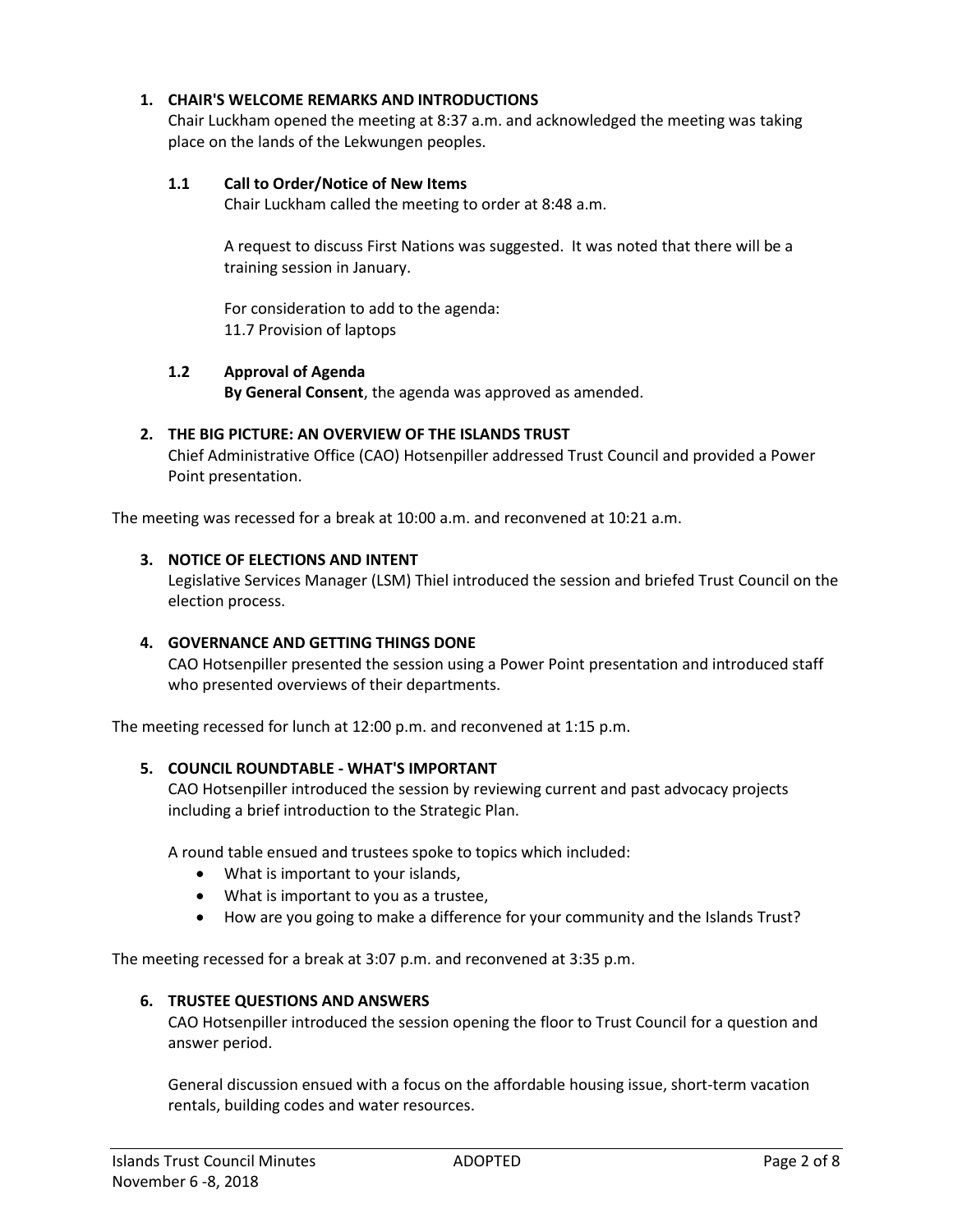#### **7. CANDIDATE PRESENTATIONS AND QUESTIONS FROM TRUSTEES**

Legislative Services Manager (LSM) Thiel introduced the session.

Candidates for Executive Committee presented their campaign statements for consideration. The following trustees presented:

- Sue Ellen Fast for Vice Chair
- Peter Luckham for Chair
- **•** Benjamin McConchie for Vice Chair
- Laura Patrick for Vice Chair
- Timothy Peterson for Vice Chair
- Dan Rogers for Vice Chair
- Steve Wright for Chair

Followed by questions – none.

Islands Trust Conservancy candidate presentations followed:

- Doug Fenton
- Peter Johnston
- Kate-Louise Stamford
- Jane Wolverton

LSM Thiel called for any other candidates wishing to put their names forward. There were none and no questions followed.

The meeting was recessed for the day at 4:56 p.m.

#### **The meeting reconvened Thursday, November 8 at 8:32 a.m.**

Chair Luckham opened the meeting and acknowledged the meeting was being held on lands of the Lekwungen peoples.

#### **8. BUDGETING**

Director Mobbs presented the budget session using a Power Point presentation.

#### **9. LOCAL PLANNING SERVICES SESSION**

Director Marlor presented the local planning services session and Bylaw Enforcement Manager (BEM) Drew spoke to bylaw enforcement. LSM Theil reviewed meeting procedures with a focus on the local trust committees.

Questions regarding town hall sessions ensued.

The meeting was recessed for a break at 9:57 a.m. and reconvened at 10:15 a.m.

#### **10. ELECTIONS**

LSM Theil presided over the elections process stating the first order of business was to elect a scrutineer from Trust Council.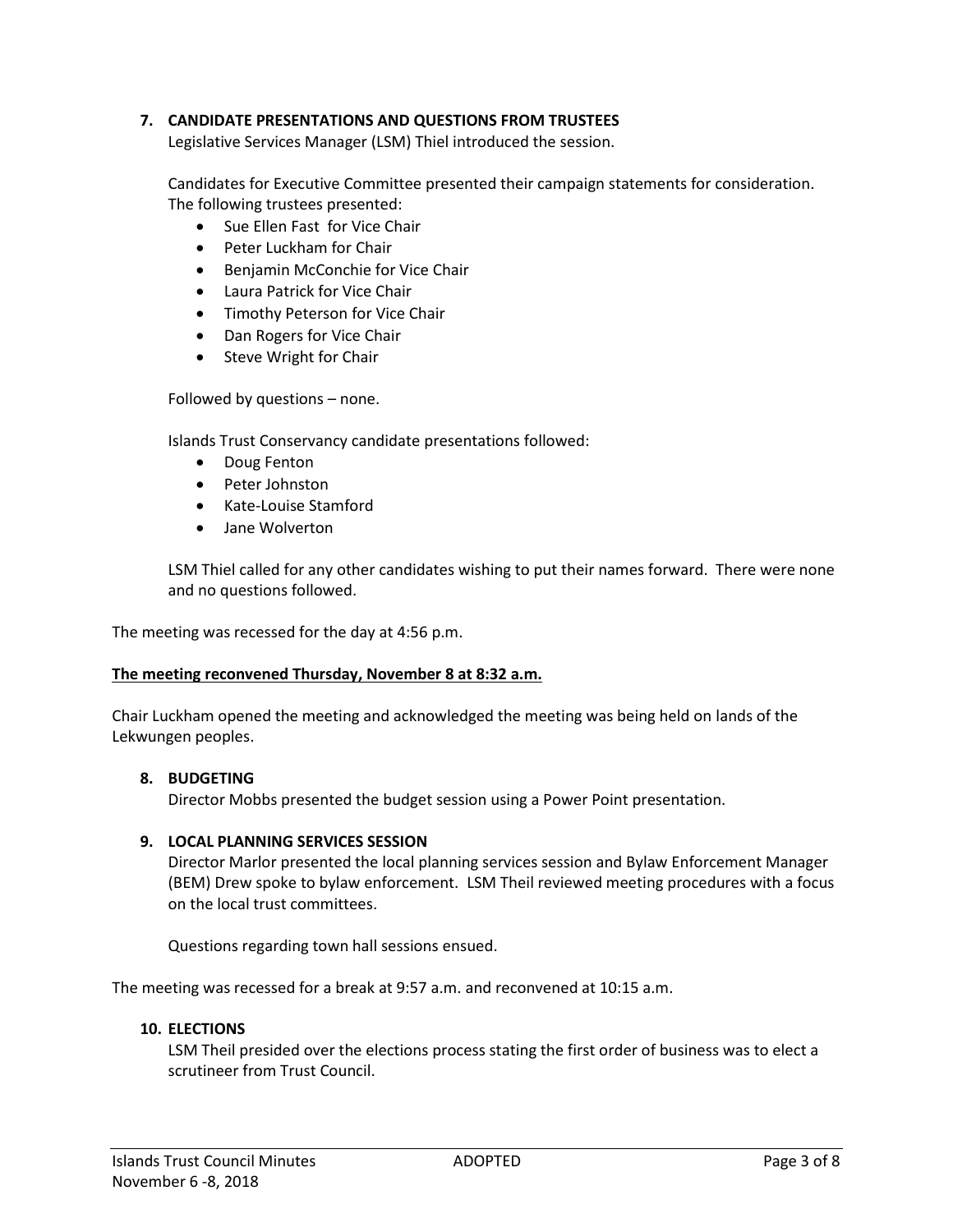# Trustee Luckham accepted the nomination.

#### **TC-2018-104**

**TC-2018-102**

**Chair Elections**

**TC-2018-103**

## **It was MOVED by Trustee Brent and SECONDED Trustee Rockafella,**

**It was MOVED by Trustee Fast and SECONDED by Trustee Dodds,** 

**It was MOVED by Trustee Fast and SECONDED by Trustee Dodds,**

To nominate and elect Trustee Grove as the scrutineer for the elections process.

To nominate Trustee Luckham for the position of Chair of Islands Trust Council.

The following nominations were made for the position of Chair of Islands Trust Council:

To nominate Trustee Wright for the position of Chair of Islands Trust Council.

**CARRIED**

**CARRIED**

**CARRIED**

Trustee Wright accepted the nomination.

LSM Thiel called three times for any further nominations, hearing none the elections were conducted by secret ballot.

As scrutineer, Trustee Grove left the room with LSM Thiel and Legislative Services Clerk, Jas Chonk, to count the votes.

At 10:20 a.m. Trustee Luckham was declared the Chair of Islands Trust Council for the term 2018-2020 noting this would be his second term as Chair.

#### **Vice Chair Elections**

The following nominations were made for the three (3) Vice Chair positions for the Executive Committee of Islands Trust Council:

#### **TC-2018-105**

#### **It was MOVED by Trustee Brent and SECONDED Trustee Busheikin,**

To nominate Trustee McConchie for the position of Vice Chair of Islands Trust Council.

#### **CARRIED**

Trustee McConchie accepted the nomination.

#### **TC-2018-106**

#### **It was MOVED by Trustee Grove and SECONDED Trustee Dodds,**

To nominate Trustee Patrick for the position of Vice Chair of Islands Trust Council.

**CARRIED**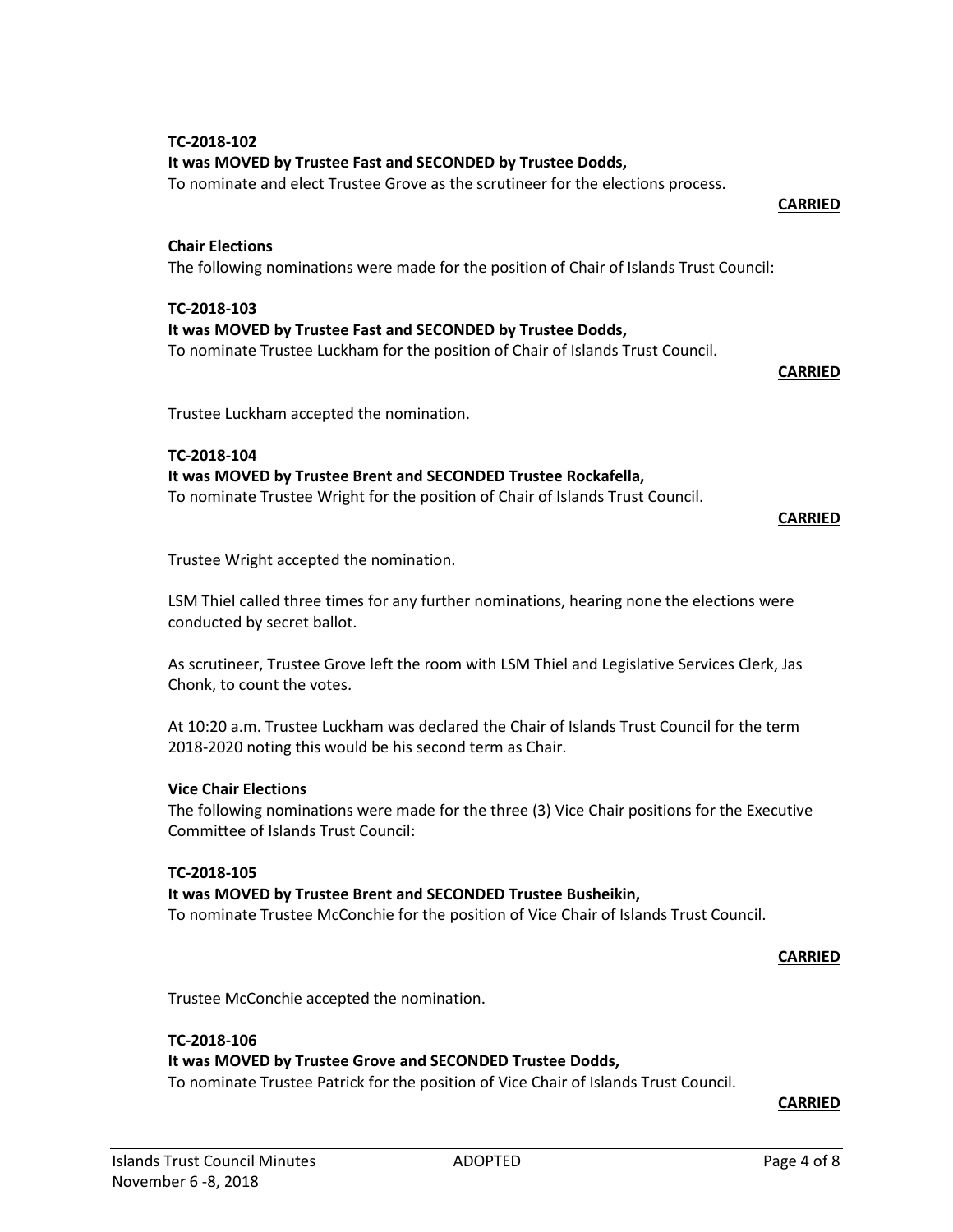Trustee Patrick accepted the nomination.

#### **TC-2018-107**

### **It was MOVED by Trustee Critchley and SECONDED Trustee Stamford,**

To nominate Trustee Rogers for the position of Vice Chair of Islands Trust Council.

**CARRIED**

Trustee Rogers accepted the nomination.

#### **TC-2018-108 It was MOVED by Trustee Wolverton and SECONDED Trustee Grove,** To nominate Trustee Fast for the position of Vice Chair of Islands Trust Council.

**CARRIED**

Trustee Fast accepted the nomination.

#### **TC-2018-109**

#### **It was MOVED by Trustee Allen and SECONDED Trustee Thorn,**

To nominate Trustee Peterson for the position of Vice Chair of Islands Trust Council.

**CARRIED**

Trustee Peterson accepted the nomination.

Legislative Services Manager (LSM) Thiel called three times for any further nominations, hearing none the election was conducted by secret ballot.

As scrutineer, Trustee Grove left the room with LSM Thiel and Legislative Services Clerk, Jas Chonk, to count the votes.

At 10:40 a.m. the following trustees three (3) trustees were declared Vice Chairs of Islands Trust Council for the term 2018-2020:

- Trustee Fast,
- Trustee Rogers,
- Trustee Patrick.

#### **Election to the board of the Islands Trust Conservancy**

The following nominations were made for the two (2) positions to the board of the Islands Trust Conservancy:

#### **TC-2018-110**

#### **It was MOVED by Trustee Dodds and SECONDED Trustee Allen,**

To nominate Trustee Stamford for the position of board member of the Islands Trust Conservancy.

**CARRIED**

Trustee Stamford accepted the nomination.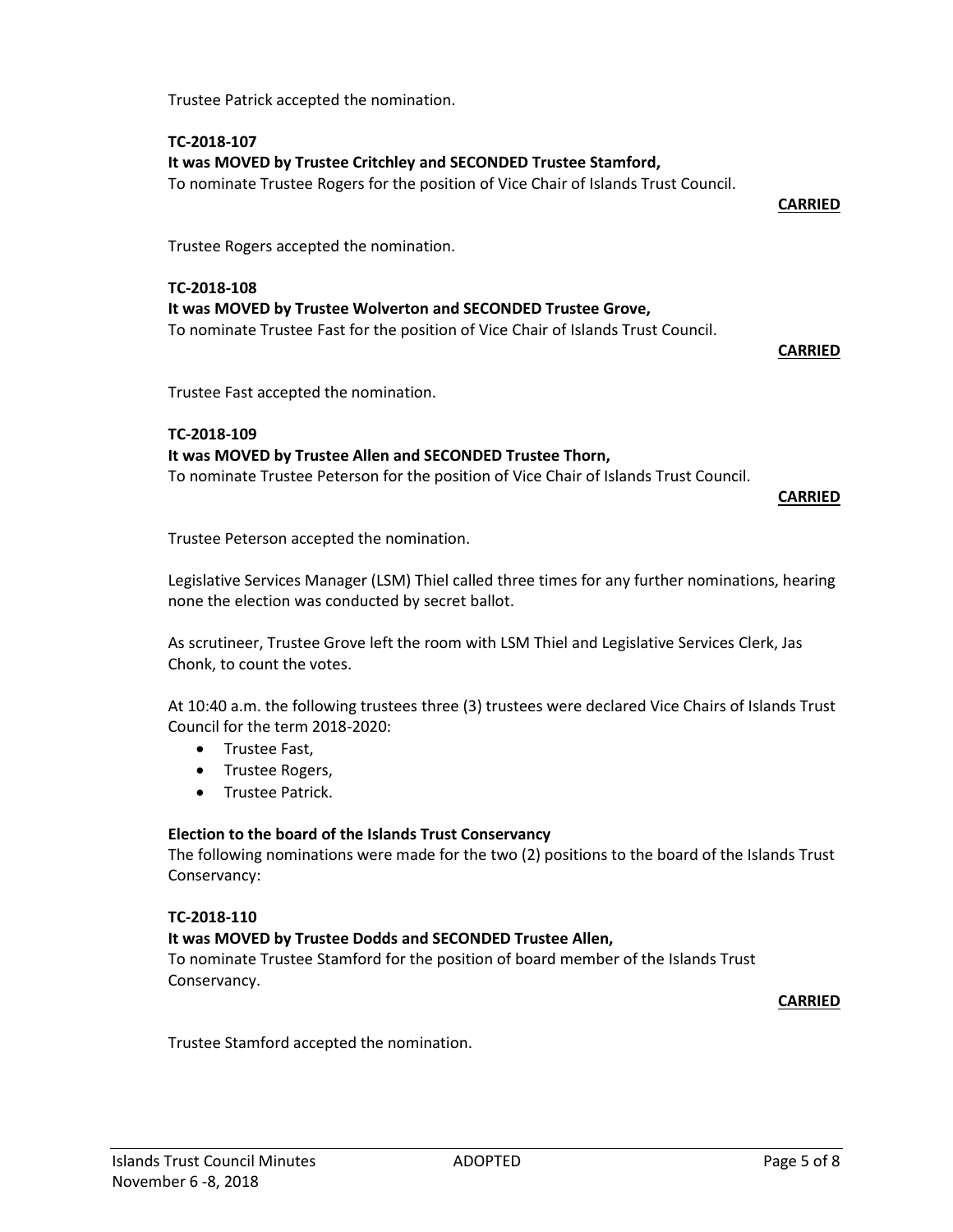#### **TC-2018-111 It was MOVED by Trustee Fast and SECONDED Trustee Rockafella,**

To nominate Trustee Wolverton for the position of board member of the Islands Trust Conservancy.

**CARRIED**

Trustee Wolverton accepted the nomination.

#### **TC-2018-112 It was MOVED by Trustee Colbourne and SECONDED Trustee Peterson,**

To nominate Trustee Johnston for the position of board member of the Islands Trust Conservancy.

**CARRIED**

Trustee Johnston accepted the nomination.

#### **TC-2018-113**

#### **It was MOVED by Trustee Patrick and SECONDED Trustee Allen,**

To nominate Trustee Fenton for the position of board member of the Islands Trust Conservancy.

**CARRIED**

Trustee Fenton accepted the nomination.

Legislative Services Manager (LSM) Thiel called three times for any further nominations, hearing none the election was conducted by secret ballot.

As scrutineer, Trustee Grove left the room with LSM Thiel and Legislative Services Clerk, Jas Chonk, to count the votes.

At 10:50 a.m. the following two (2) trustees were declared elected to the board to the Islands Trust Conservancy for the term 2018-2020:

- Trustee Stamford.
- **•** Trustee Fenton.

At 10:52 a.m. Trustees Allen and Brent left the meeting.

#### **11. BUSINESS DECISION ITEMS**

- **11.1 Follow Up Action List** Presented for information.
- **11.2 September Trust Council Minutes By General Consent** the minutes were adopted as presented.
- **11.3 Priorities Chart By General Consent** the Priorities Chart was received as presented.

#### **11.4 Selection of 2019 Trust Council Meeting Locations – RFD**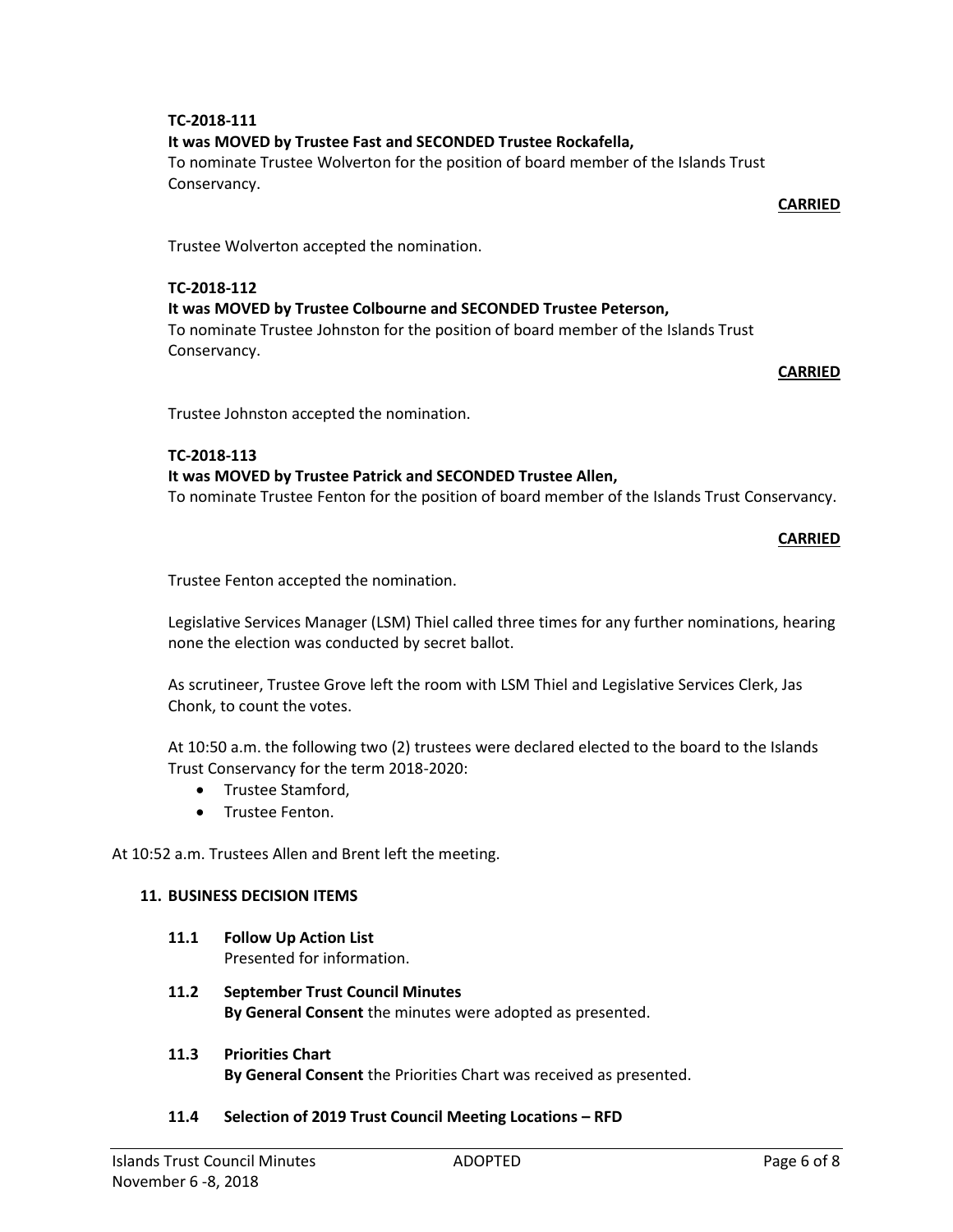General discussion ensued around the December location for Trust Council meeting ensued.

#### **TC-2018-114**

#### **It was MOVED by Trustee Grove and SECONDED by Trustee Dodds,**

That the following dates and locations be adopted for the 2019 Trust Council meetings:

- March 12-14 Galiano Island
- June 18-20 Gabriola Island
- September 17-19 Bowen Island
- December 3-5 Victoria

#### **CARRIED**

#### **11.5 Orientation for Executive Committee – Briefing**

Chief Administrative Officer (CAO) Hotsenpiller spoke to the briefing for the orientation of the newly elected Executive Committee.

#### **11.6 Islands Trust Representation on the Gulf Islands National Park Reserve Advisory Board – RFD**

Director Frater presented the Request for Decision (RFD).

#### **TC-2018-115**

#### **It was MOVED by Trustee Stamford and SECONDED Trustee Peterson,**

That the Islands Trust Council recommend to Parks Canada that Trustee Middleton be Trust Council's liaison to the Gulf Islands National Park Reserve and direct that the Executive Committee recommend an Islands Trust Council Vice-Chair who is Chair of a Local Trust Committee affected by National Park policies as an additional Islands Trust Council liaison.

Discussion ensued on friendly amendments to motion which would accommodate Trustee Morrison's interest as an alternate liaison to the GINPR.

Trustee Peterson made a friendly amendment to the motion:

#### **TC-2018-116**

#### **It was MOVED by Trustee Stamford and SECONDED Trustee Peterson,**

That the Islands Trust Council recommend to Parks Canada that Trustee Middleton be Trust Council's liaison to the Gulf Islands National Park Reserve and the Trustee Morrison be the designated alternate liaison.

#### **CARRIED**

#### **11.6 New Laptops**

A robust discussion followed on the new laptops issued to trustees.

**By General Consent**, staff were requested to bring back options and alternatives for trustees which included cellular plans with data sticks and flexibility to support various other devices if requested.

The meeting was recessed for a lunch at 12:00 a.m. and reconvened at 1:00 p.m.